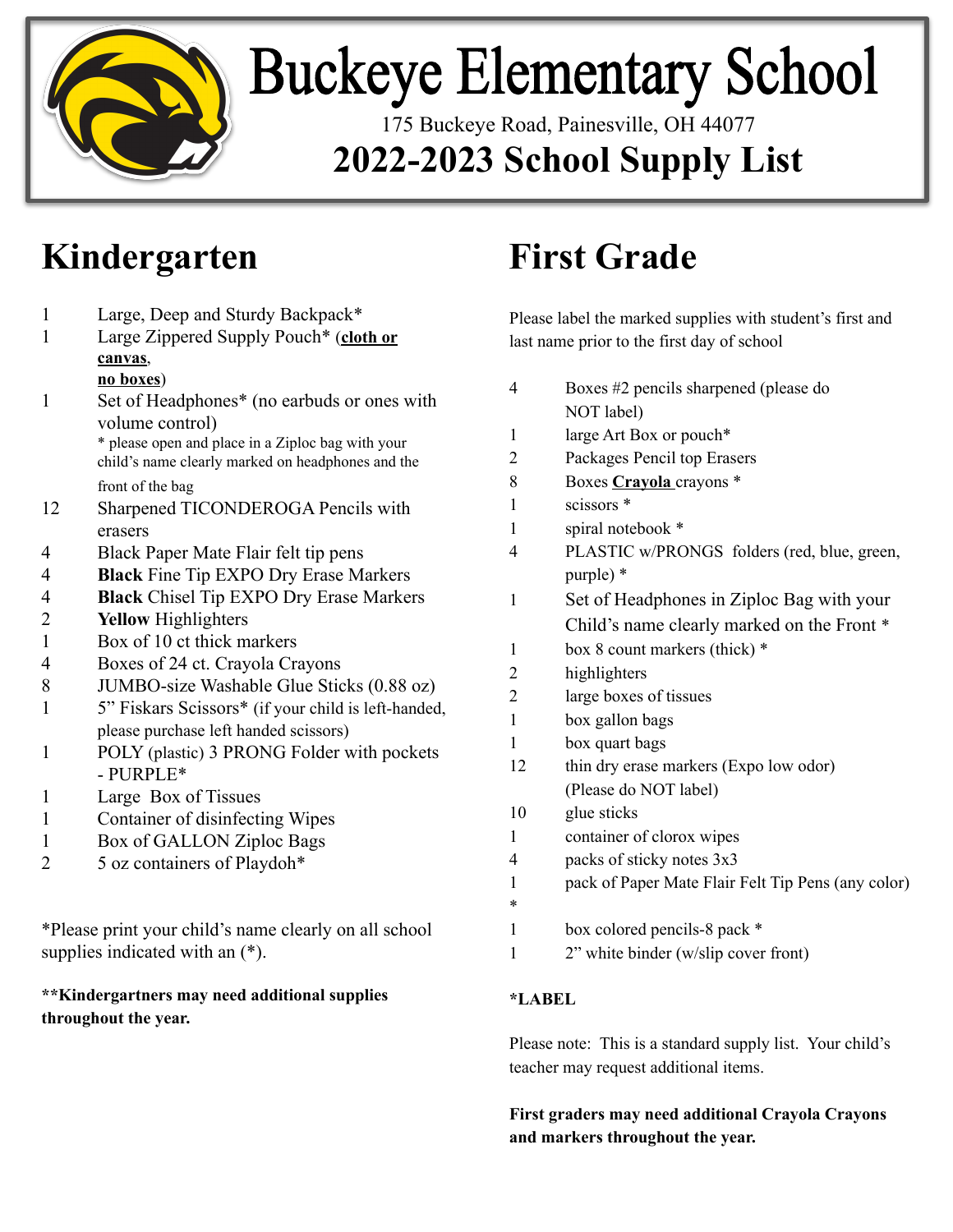

# **Buckeye Elementary School**

175 Buckeye Road, Painesville, OH 44077

## **2021-2022 School Supply List**

## **Second Grade**

- 1 Set of Headphones in Ziploc Bag with your Child's name clearly marked on the Front
- 1 small Zippered Supply Pouch
- 2 Boxes of 24 Crayola Crayons
- 1 Box of 8 Colored Pencils
- 3 Boxes of 24 ct #2 Pencils SHARPENED Suggested brands: Dixon, Ticonderoga, Office Max - *DO NOT label*
- 4 Black Paper Mate Flair Felt tip Pens
- 12 Dry Erase Markers
- 8 Glue Sticks
- 1 Pair of Student Scissors
- 1 1 in. Binder
- 1 2-Pocket Folder GREEN
- 1 Wide Ruled Composition Notebook 100 sheets - Marble cover
- 1 Ruler NOT flexible
- 1 10 Pack of Clear Sheet Protectors
- 2 Boxes of Tissues
- 1 Pencil eraser
- 1 Dry eraser or sock
- 1 Clipboard

Girls - 1 Box of Gallon Ziploc Bags & 1 Container of Clorox Wipes

Boys - 1 Box of Sandwich Ziploc Bags & 2 Rolls of Paper Towels

# **Third Grade**

- 2 Sets of Headphones in Ziploc Bag with your Child's name clearly marked on the Front (no earbuds)
- 36 #2 Wooden Pencils (sharpened and replaced as needed - Ticonderoga preferred)
- 1 8 ct Crayola markers
- 1 12 ct Colored Pencils
- 1 24 ct Crayola Crayons
- 6 Fine point EXPO Dry Erase Markers
- 3 Glue Sticks
- 1 4 oz Elmer's washable school glue
- 50 small pencil top Erasers
- 1 5" Fiskars Scissors
- 3 BLACK PaperMate Flair felt tip pens
- 1 Lunch box (to store art supplies)
- 8 2-Pocket, 3-Prong Plastic Folders 1 RED, 1 GREEN, 1 YELLOW, 1 BLUE
- 1 Clipboard
- 10-12 Tab dividers (to insert into 3-ring binders)
- 2 containers Clorox wipes
- 2 Composition notebooks
- 1 1" 3-ring binder, ANY color NO Trapper Keeper
- 3 Packs Post-it Notes
- 3 LARGE Boxes of Tissues